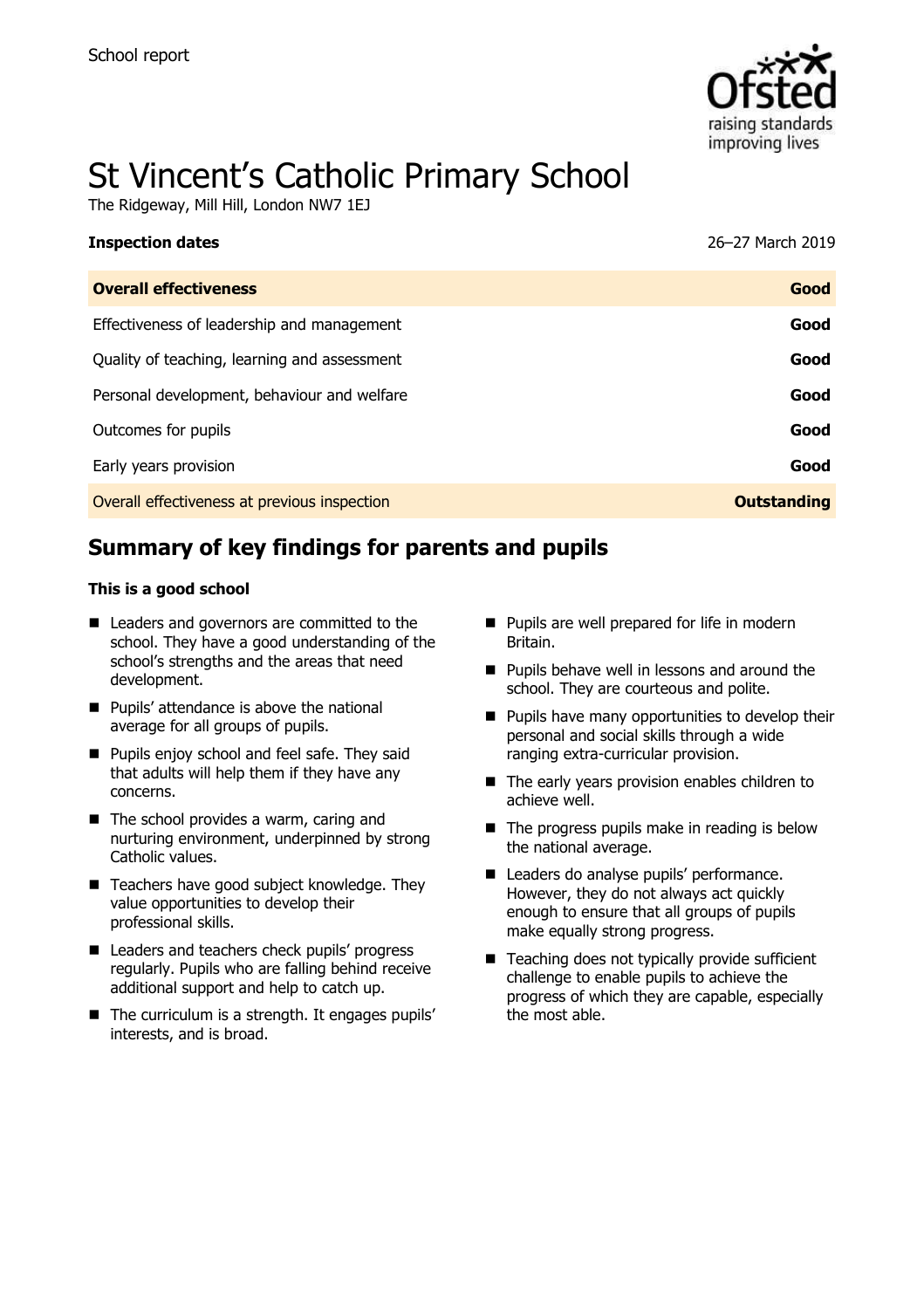

# **Full report**

### **What does the school need to do to improve further?**

- Maintain the focus on reading to enable pupils to make at least good progress from their starting points.
- Ensure that leaders review pupils' progress robustly to make sure that all groups of pupils make equally good progress, especially the most able.
- **Ensure that teaching and assessment consistently challenge all pupils to achieve their** best.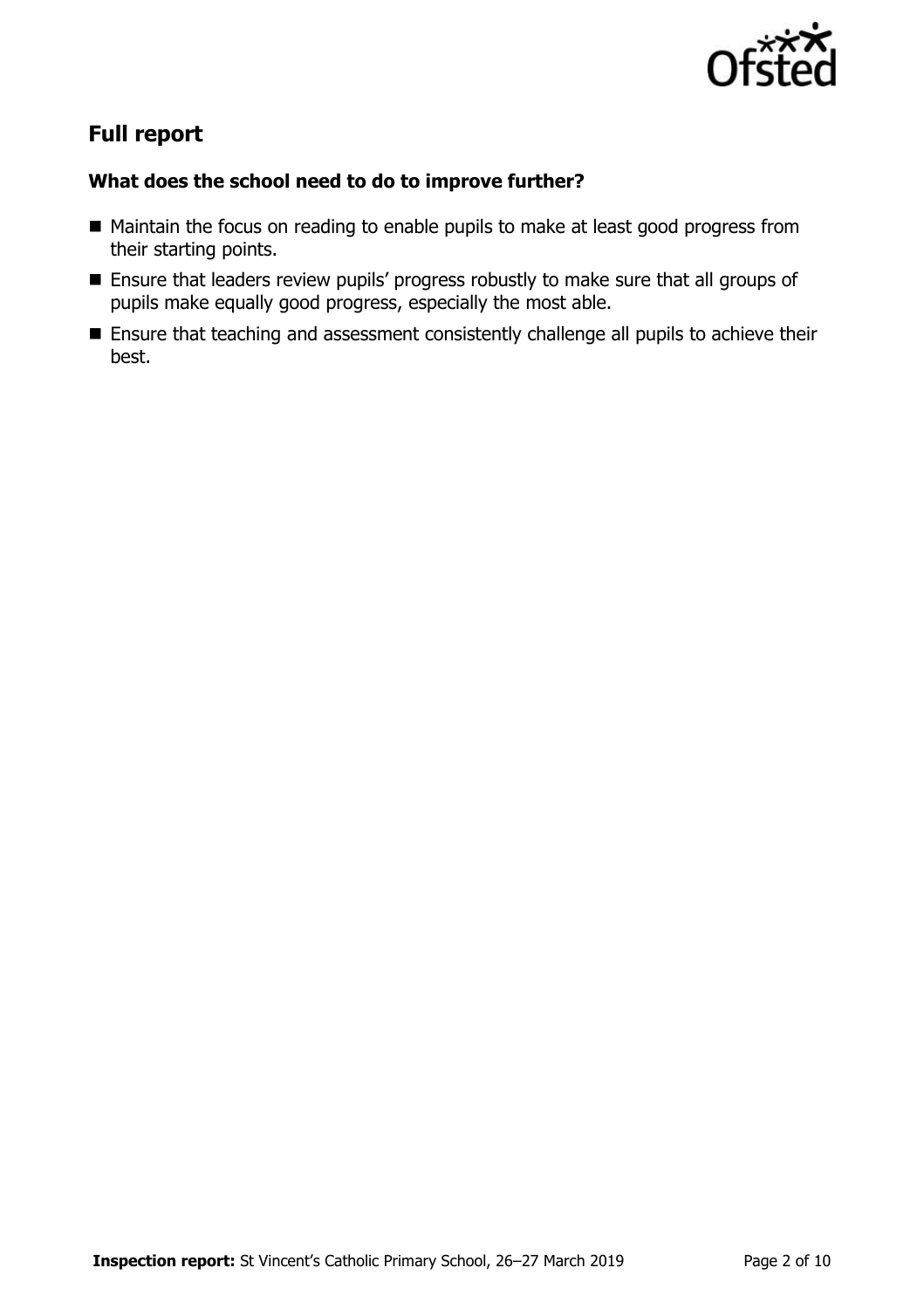

# **Inspection judgements**

#### **Effectiveness of leadership and management Good**

- The headteacher ensures that strong Catholic values are at the heart of the school's work. Leaders are committed to ensuring that the learning environment is one where pupils are cared for and supported to achieve their best.
- Leaders have a good understanding of the strengths of the school and areas that need to improve further. They recognise that some aspects of the 2018 outcomes were not good enough, for example in reading and mathematics. Positive action is being taken to address these areas.
- Leaders use data well to check the progress that individual pupils make. However, they do not routinely check the overall progress that some groups of pupils are making, for example the most able. This does not enable leaders to identify trends in the performance of groups of pupils, which may require focused and swift action. The school has worked more closely with other schools this year, to check that the school's assessment information is accurate.
- Middle leaders are relatively new in post, but are increasingly taking responsibility for leading improvements in their areas.
- Teachers value the opportunities they have to work with colleagues from their own and other schools, and to share best practice to develop their professional skills. Staff who are new to the profession feel supported and enjoy their work.
- Leaders ensure that the pupil premium funding is used well to support the needs of disadvantaged pupils. In addition, the school uses the sports funding well to increase opportunities for physical exercise.
- The curriculum is a strength of the school. It provides a range of well-thought-out opportunities, which develop pupils' skills and knowledge. For example, pupils particularly enjoy attending forest school one day a week. Pupils in both key stages 1 and 2 enjoy and are stimulated by learning history, science and religious studies.
- Leaders have put in place an interesting range of extra-curricular opportunities. Pupils have the opportunity to participate in sports activities and dance events. They grow their own fruit and vegetables. These activities enable pupils to develop additional skills and qualities.
- **British values are strongly promoted through assemblies, the curriculum and visits out** of school. Pupils spoke enthusiastically about visiting the Houses of Parliament, and participating in a mock trial at the Royal Courts of Justice.
- **Provision for spiritual, moral, social and cultural development is strong. The Vincentian** Values, which include respect, fairness and responsibility, are central to daily school life. Pupils have a reflection space and a prayer garden, which they designed. They spoke with maturity about how they have learned to show compassion during conflict.

#### **Governance of the school**

Governors support events at the school, and are committed to the well-being of pupils. They are clear about their statutory responsibilities. They ensure that the funding to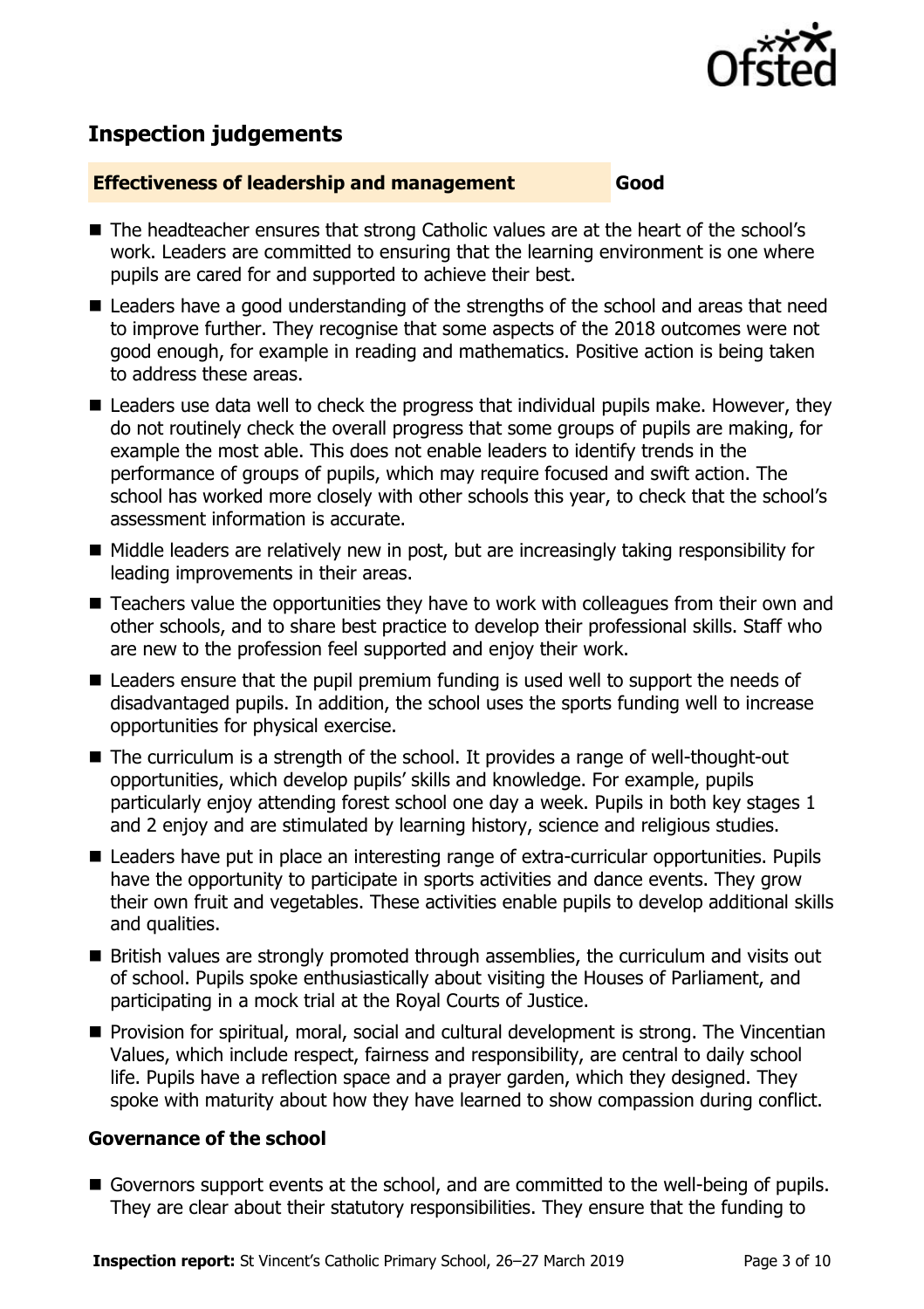

support disadvantaged pupils is spent well and has a positive impact on outcomes for those pupils.

- Governors understand their responsibility in relation to safeguarding pupils and have received the relevant training.
- The governing body have a good understanding of the priorities of the school. They receive regular information from the headteacher and other leaders. They provide an appropriate balance of challenge and support to senior leaders.

### **Safeguarding**

- $\blacksquare$  The arrangements for safeguarding are effective.
- Leaders ensure that there is a strong safeguarding culture in the school, and that keeping children safe is everyone's responsibility. Staff receive regular and relevant training. They understand how and where to report any concerns they may have about a pupil's welfare.
- Working relationships between staff who have specific safeguarding responsibilities and outside agencies are appropriate to safeguard pupils' welfare.
- **Pupils said that they feel safe, and that there is always an adult they can talk to if they** are worried about anything. They said they can also use a 'worry box' and a reflective journal if they need help with anything.

#### **Quality of teaching, learning and assessment Good**

■ Teachers provide pupils with many opportunities to write for different purposes. They are encouraged to use a wide range of vocabulary. Pupils are confident to edit their work, and improve it. As a result, pupils' work shows examples of high-quality writing and strong progress from their individual starting points.

- Teachers develop pupils' phonics skills effectively. Pupils use their phonics skills well to decode unfamiliar words when they are reading. Leaders have put in place a range of methods to develop pupils' reading, which are having a positive impact. These include purchasing more interesting and challenging books, and inviting an author into school. However, progress in reading, particularly for the most able pupils, remains a key priority for the school.
- In mathematics, pupils are encouraged to develop their reasoning skills. Pupils make strong progress when questioning is used effectively to help them to explain their reasoning. However, some pupils feel they are capable of tackling more difficult work across a range of topics.
- Teachers' feedback and quidance to pupils on how to improve their work follow the school's policy. As a result, most pupils have the opportunity to address misconceptions and strengthen their knowledge and understanding.
- The school has a clear assessment policy, and pupils are assessed several times throughout the school year. Pupils' work is checked against that of other pupils in different schools to ensure that teachers assess accurately. Any pupils who fall behind are given additional support to make improved progress.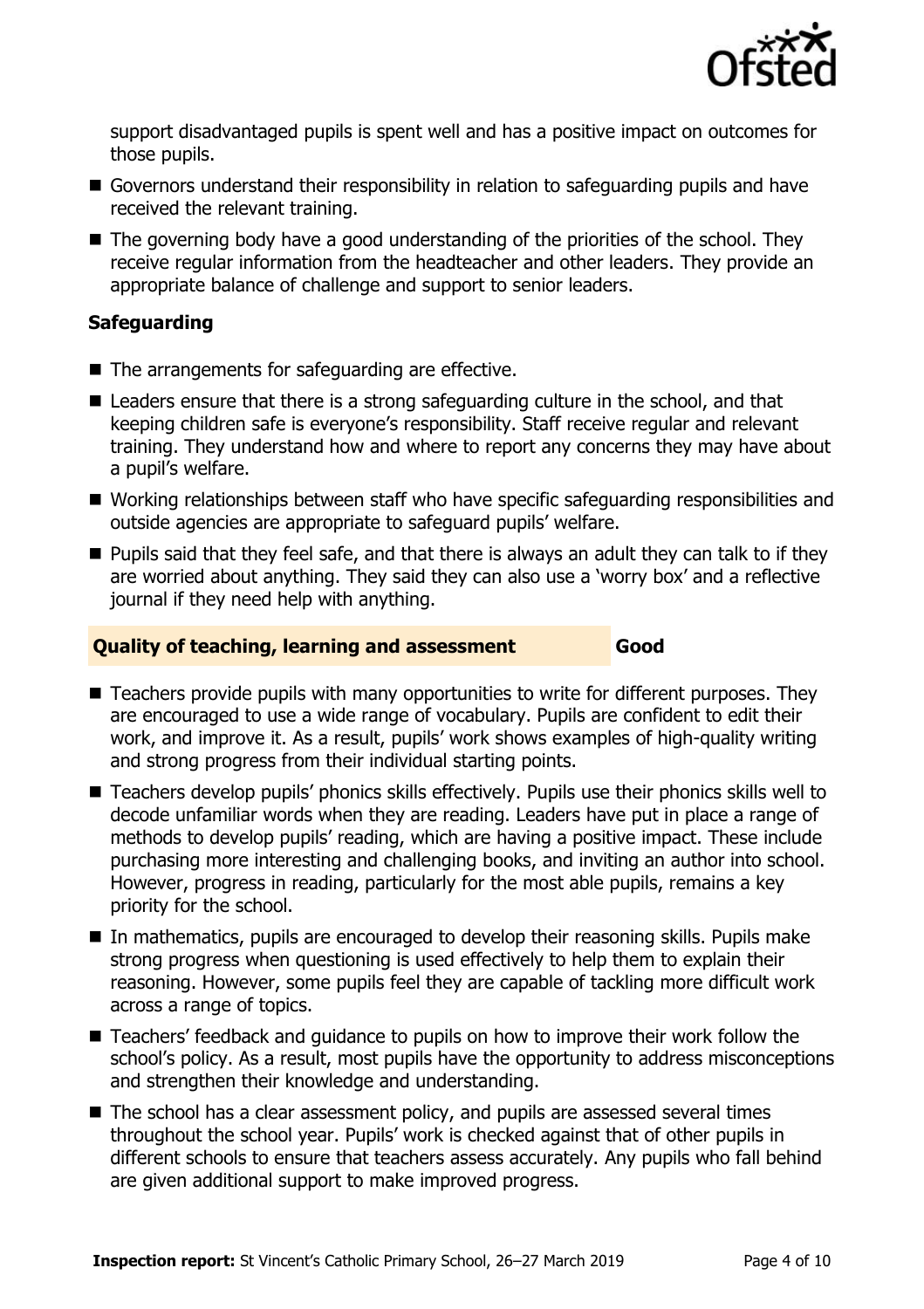

- The school recently reviewed its approach to homework, after consultation with parents, carers and pupils. It is early days, but most pupils we spoke to said that homework supports their learning in lessons.
- Sometimes, teachers do not plan activities which consistently challenge pupils well enough in their learning. This reduces their ability to achieve higher standards.

#### **Personal development, behaviour and welfare Good**

#### **Personal development and welfare**

- The school's work to promote pupils' personal development and welfare is good.
- **Pupils understand the 'Vincentian Code', which is effective in promoting pupils'** compassion, care and love. Pupils said that they follow these principles, which guide them in their approach to school and learning.
- The school provides excellent opportunities for pupils to develop leadership skills. For example, through the school parliament, as anti–bullying ambassadors and, in Year 6, the 'mini vinnies', whose slogan is 'turning concern into action'.
- **Pupils have a well-developed understanding of their social responsibilities, and are** eager to raise money for charities and support needy causes. For example, pupils have chosen to support local food banks, MacMillan Cancer and Water Aid.
- **Pupils told inspectors that that they feel safe in school and know how to keep safe, for** example when online. They said that they learn about how to keep safe as 'independent travellers', to help them go home on their own from school. Pupils said that bullying is rare and that, if it does happen, it is dealt with effectively.
- The majority of responses to Parent View, Ofsted's online survey, and from parents who spoke to inspectors were positive about the school. One parent said: 'The school is a very nurturing environment. Staff promote the Catholic ethos by supporting good education, alongside the teaching of good values.' However, some parents expressed concern that the school does not deal well with bullying.

#### **Behaviour**

- The behaviour of pupils is good.
- Leaders have put new systems in place to help teachers manage pupils' behaviour effectively. Most pupils are clear about the school's expectations of their conduct, and they understand what is right and wrong in school. They said that behaviour is much better this year.
- **Pupils are very polite, courteous and respectful when speaking to visitors, staff and** each other. The school environment is calm and orderly.
- **Pupils who attend alternative provision behave well and attend regularly.**
- The number of pupils who are excluded from school is below the national average. The school has a range of approaches, including 'restorative justice', to help pupils to manage their behaviour.
- Whole-school attendance is above the national average. Leaders ensure that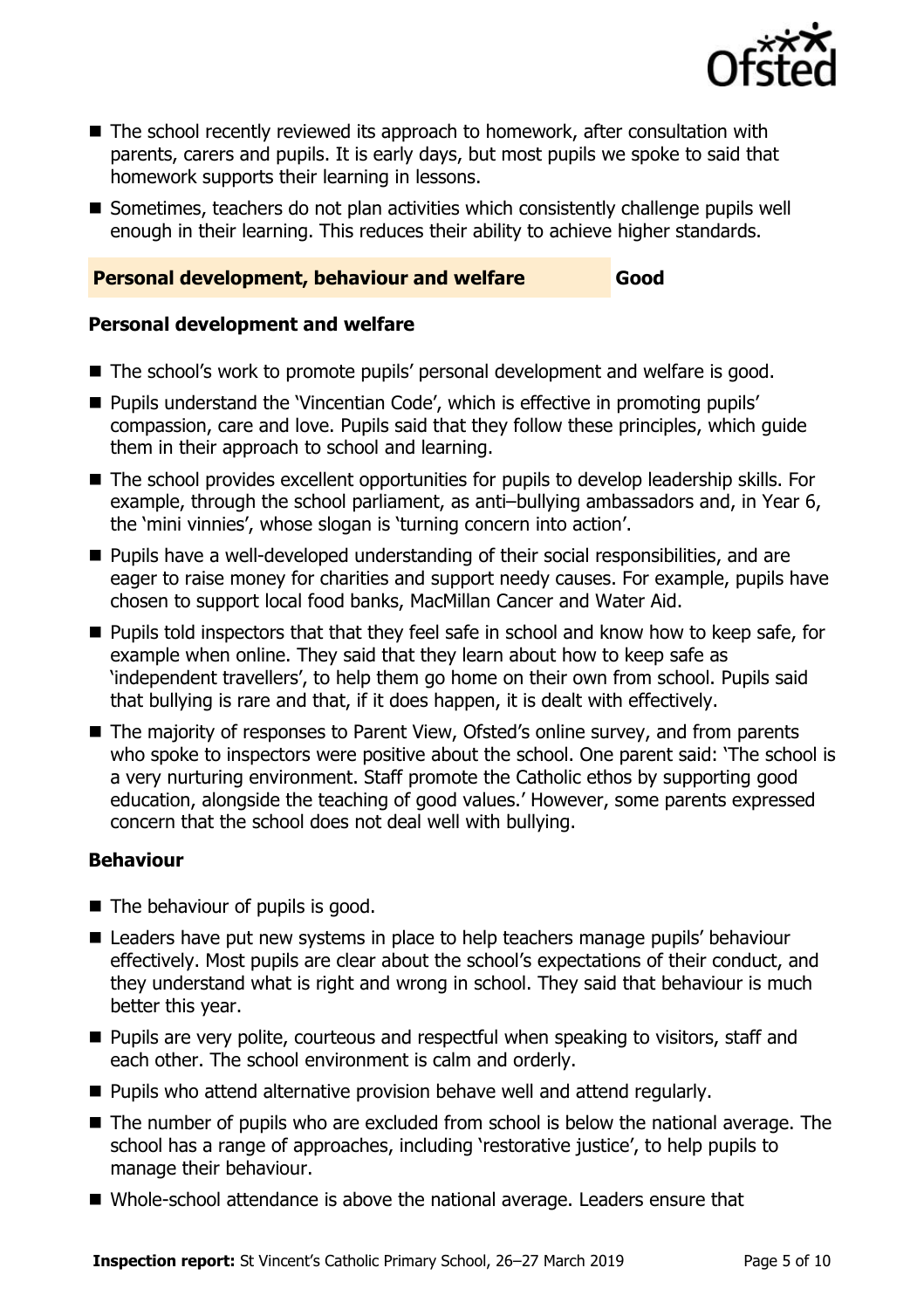

attendance is good. The proportion of pupils who are regularly absent from school is well below the national average.

#### **Outcomes for pupils Good**

- At the end of key stage 2 in 2018, the proportion of pupils who achieved the expected standard in reading, writing and mathematics was in line with the national average. The proportion of pupils achieving greater depth across the three subjects was in line with the national average.
- At the end of key stage 2, pupils made average progress in writing and mathematics, but below average progress in reading. Pupils' attainment in the spelling, grammar and punctuation tests, at the end of key stage 2, was above the national average.
- Disadvantaged pupils at the end of key stage 2 did not make the same progress in reading and mathematics as their peers from similar starting points. They made better progress in writing than their peers.
- $\blacksquare$  Most-able pupils did not make the same progress as their peers from similar starting points in reading and mathematics, both at key stages 1 and 2. The progress of mostable pupils remains a key priority for the school.
- Pupils with special educational needs and/or disabilities (SEND) make less progress than their peers, regardless of their starting points.
- $\blacksquare$  By the end of key stage 1, the proportion of pupils who achieved the expected standard in reading, writing and mathematics was in line with the national average.
- $\blacksquare$  The proportion of pupils achieving the national standard in the Year 1 phonics screening check was above the national average.
- The work in pupils' books shows that most pupils, including those with SEND, make good progress from their starting points. This is supported by the school's current assessment information for all year groups.
- The progress of disadvantaged pupils, across the curriculum, is improving relative to their peers.

#### **Early years provision Good Good**

- New leaders in the early years are knowledgeable, and have high aspirations for children. Many children start Reception with skills below those expected for their age.
- Staff have strong relationships with the children. As a result, children develop positive routines, enjoy their environment and settle into Reception well. Links with parents are effective in supporting this.
- Teachers have a good understanding of children's needs and provide a variety of interesting activities which encourage them to learn. The new outside space is safe, well equipped and inviting. Behaviour is good, and children play happily with their peers.
- Well-trained staff support children effectively with their learning. Phonics is well taught and reading is encouraged. In their mathematical work, children develop strong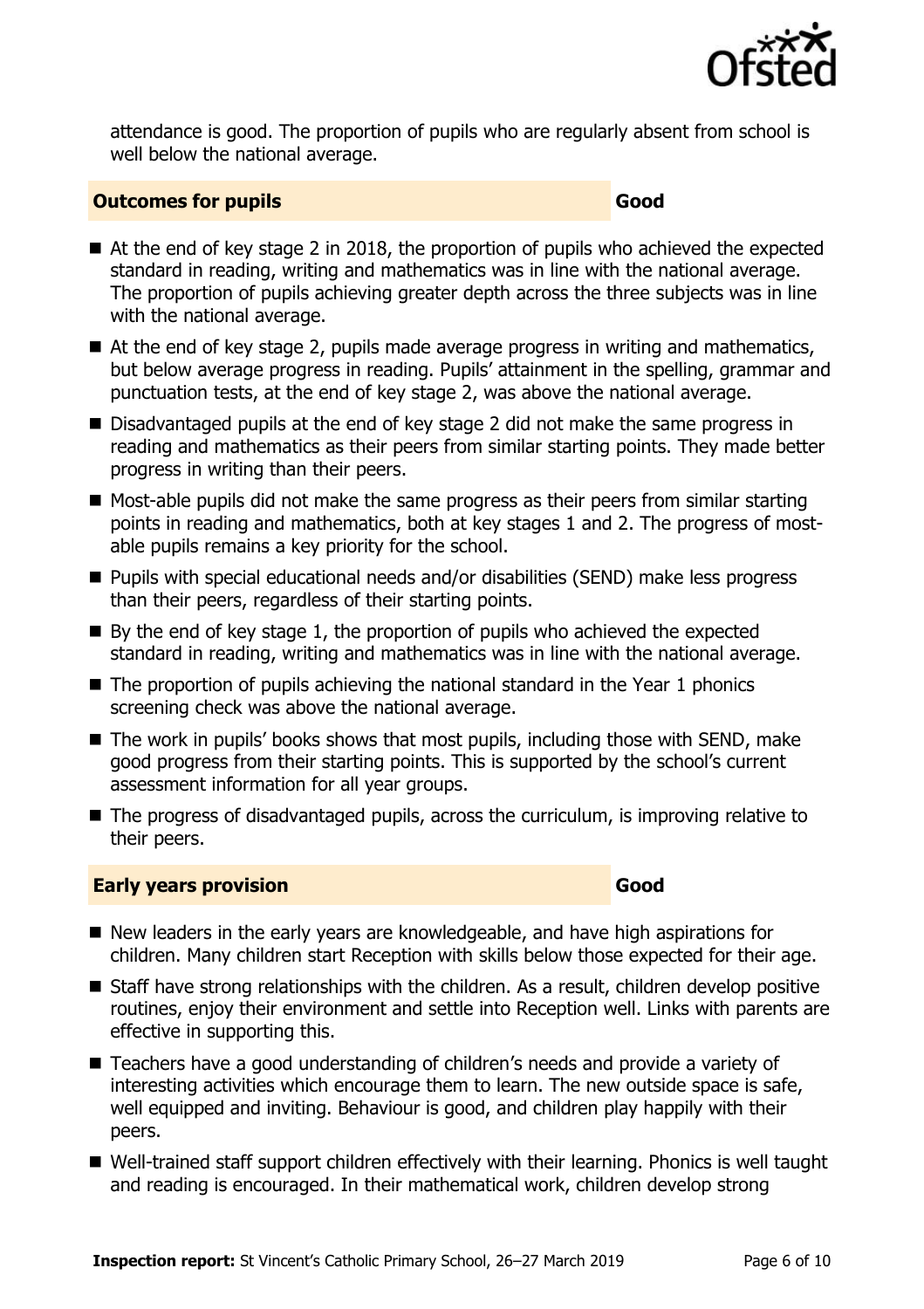

counting and number skills.

- Currently, some children find writing difficult to master. Recent decisions to give more opportunities for children to write are beginning to have an impact on the quality of writing.
- Strong assessment practices identify children who need additional support, and those who are ready to progress further. Teachers use this information to plan for children's next steps in learning, and to adapt the curriculum, if necessary.
- In 2018, the proportion of children achieving a good level of development was above the national average.
- Work seen for current children shows that most are making strong progress towards achieving a good level of development. This is supported by the detailed assessment information provided by the school.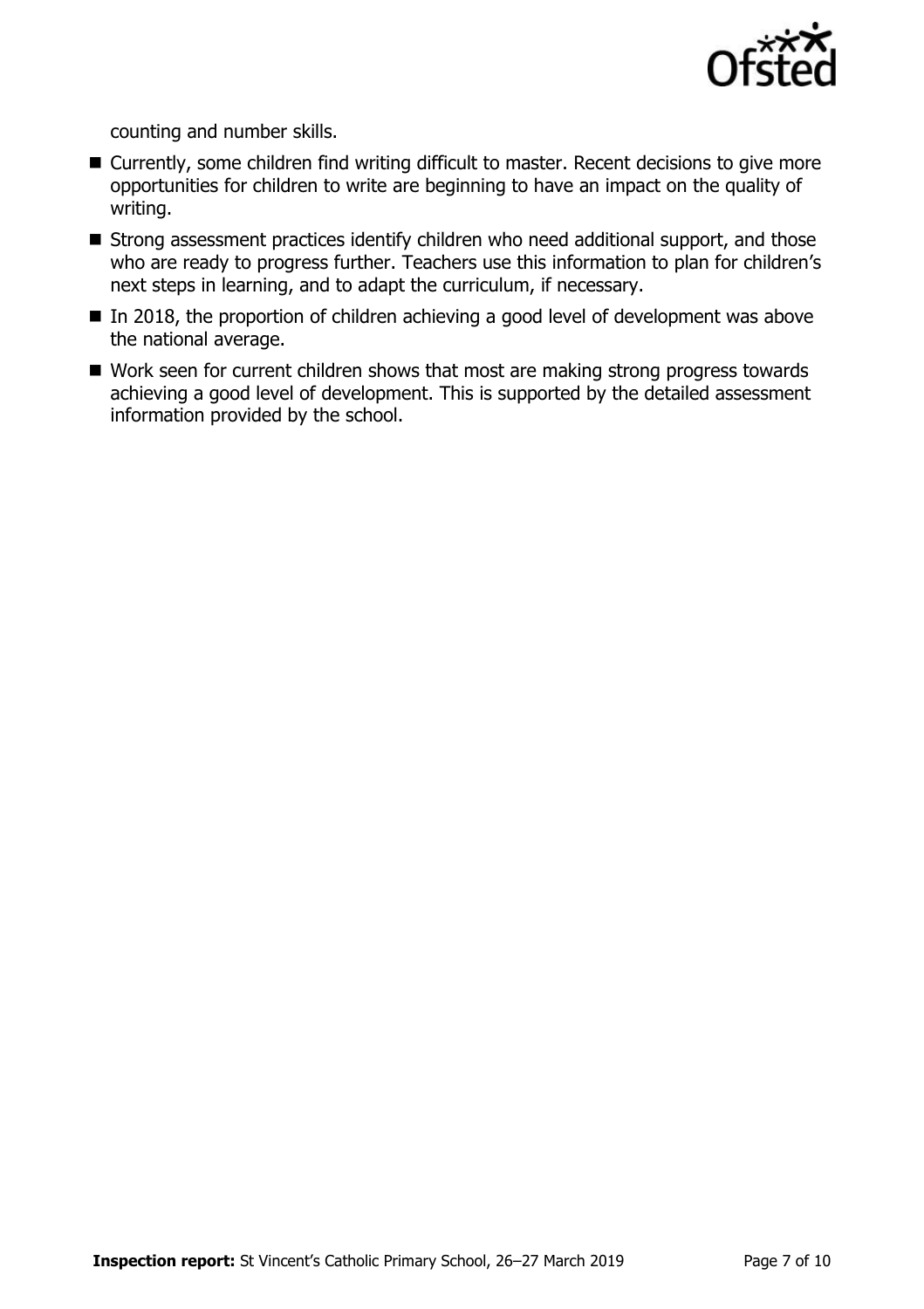

# **School details**

| Unique reference number | 101334        |
|-------------------------|---------------|
| Local authority         | <b>Barnet</b> |
| Inspection number       | 10058995      |

This inspection was carried out under section 8 of the Education Act 2005. The inspection was also deemed a section 5 inspection under the same Act.

| Type of school                      | Primary                                      |
|-------------------------------------|----------------------------------------------|
| School category                     | Voluntary aided                              |
| Age range of pupils                 | 4 to 11                                      |
| <b>Gender of pupils</b>             | Mixed                                        |
| Number of pupils on the school roll | 320                                          |
| Appropriate authority               | The governing body                           |
| Chair                               | <b>Michael Gradwell</b>                      |
| <b>Headteacher</b>                  | Marie Tuohy                                  |
| Telephone number                    | 020 8959 3417                                |
| <b>Website</b>                      | www.stvincentscatholicprimarymillhill.org.uk |
| <b>Email address</b>                | office@stvincents.barnet.sch.uk              |
| Date of previous inspection         | 7 July 2008                                  |

### **Information about this school**

- The school is of a religious character and is part of the Diocese of Westminster.
- The proportion of disadvantaged pupils is below average.
- The proportion of pupils with SEND is above the national average.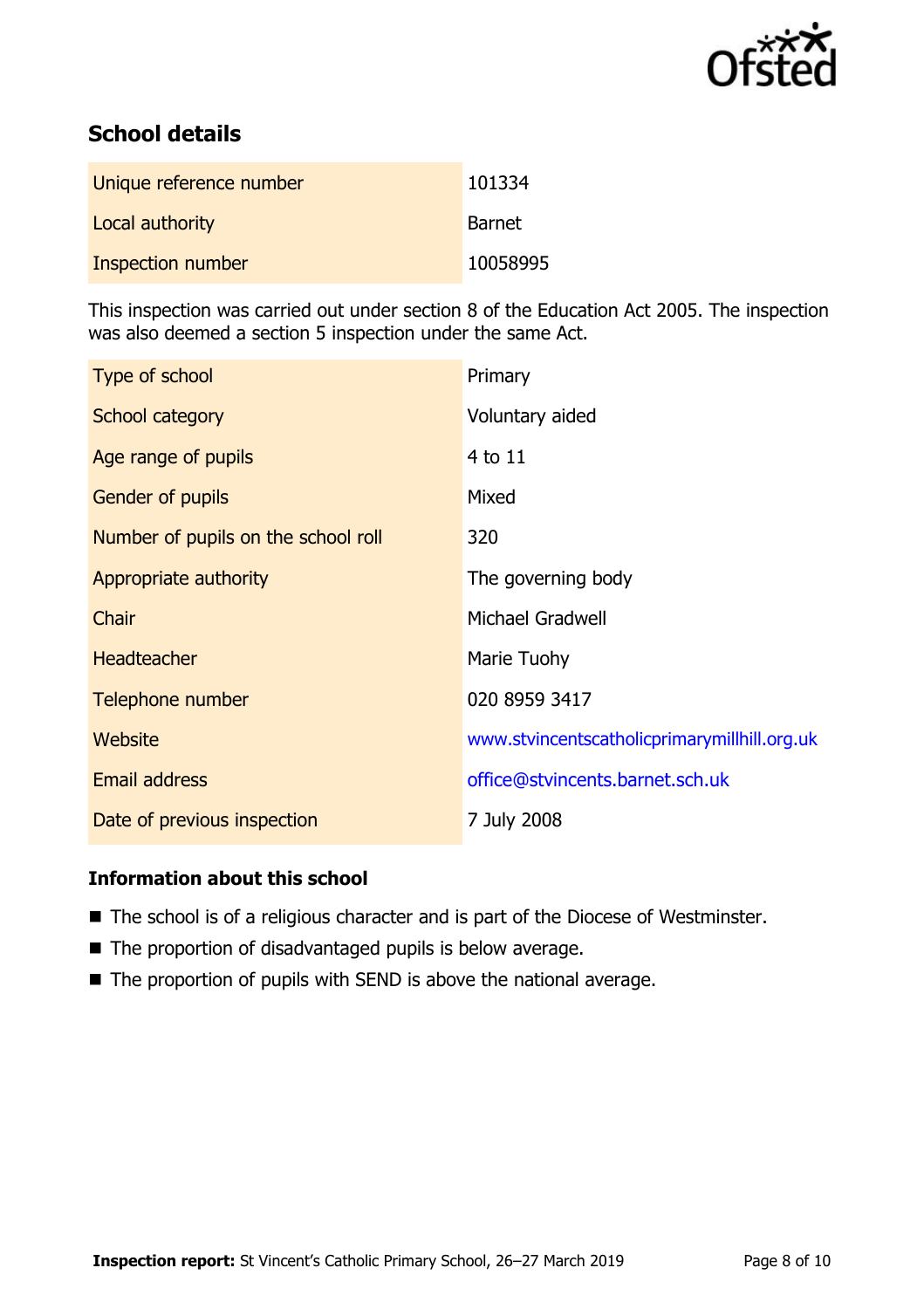

# **Information about this inspection**

- Inspectors observed learning in a range of subjects throughout the school. Inspectors reviewed pupils' work. They observed pupils' behaviour during breaktimes and lunchtimes, and at lesson changeover times.
- Documentation, policies and the school's practices were scrutinised, in particular with regard to behaviour, bullying, safeguarding, welfare, and health and safety.
- Inspectors held meetings with the headteacher, senior and middle leaders, two governors and members of the school staff.
- Inspectors spoke to pupils informally and formally, including during visits to lessons.
- Inspectors considered the views of 74 parents who replied to Parent View, Ofsted's online survey.
- Inspectors considered the views of 26 staff and 164 pupils who completed Ofsted's online surveys.

#### **Inspection team**

| Sarah Parker, lead inspector | Her Majesty's Inspector |
|------------------------------|-------------------------|
| Sahreen Siddiqui             | Ofsted Inspector        |
| Clementina Aina              | <b>Ofsted Inspector</b> |